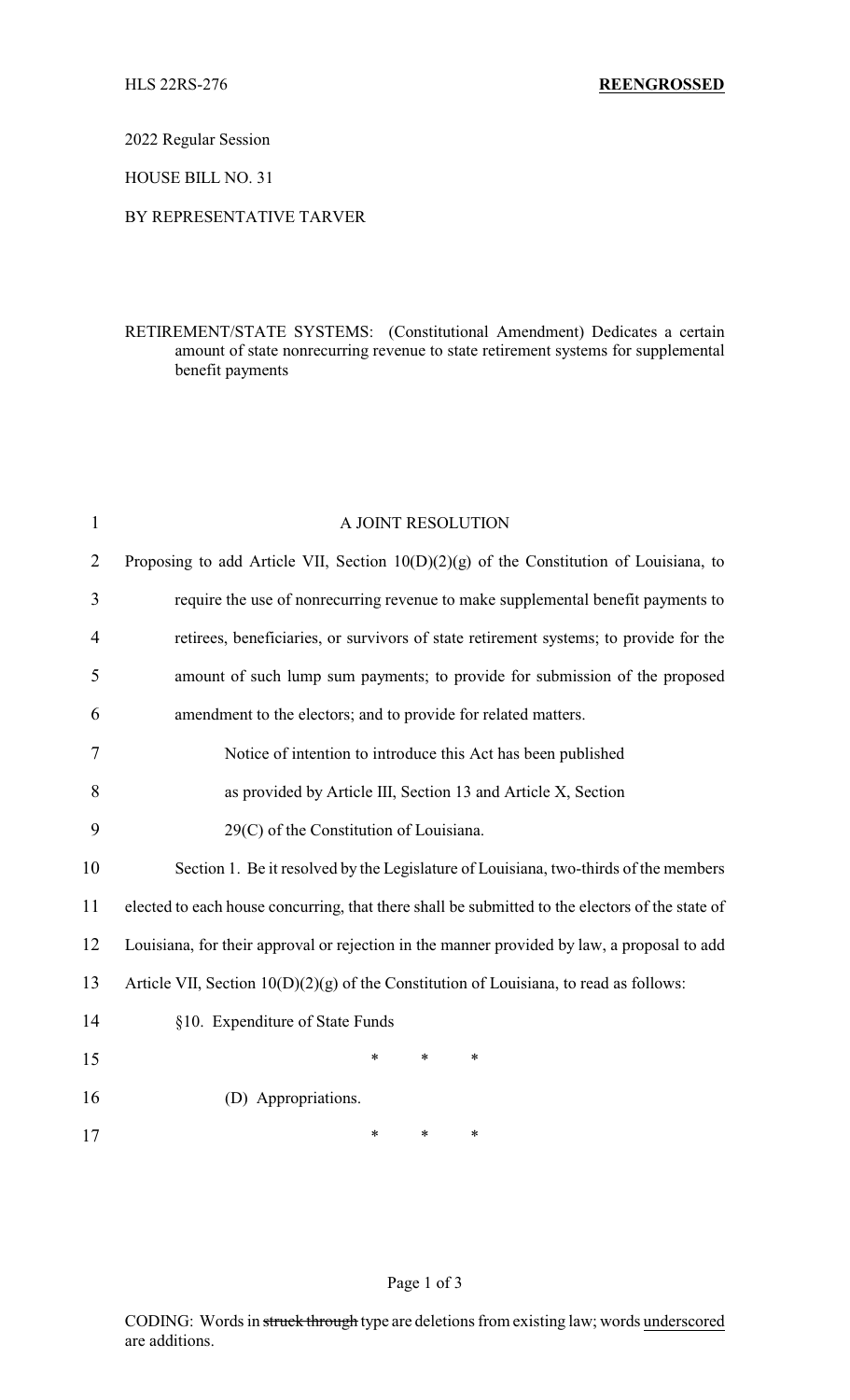## HLS 22RS-276 **REENGROSSED** HB NO. 31

| $\mathbf{1}$   | (2) Except as otherwise provided in this constitution, the appropriation or                   |  |  |  |
|----------------|-----------------------------------------------------------------------------------------------|--|--|--|
| $\overline{2}$ | allocation of any money designated in the official forecast as nonrecurring shall be          |  |  |  |
| 3              | made only for the following purposes:                                                         |  |  |  |
| 4              | $\ast$<br>$\ast$<br>∗                                                                         |  |  |  |
| 5              | Providing a non-recurring lump-sum payment to eligible recipients of<br>(g)                   |  |  |  |
| 6              | state retirement systems. The amount of the payment shall be calculated by dividing           |  |  |  |
| 7              | the total appropriated amount by the total number of eligible recipients. For the             |  |  |  |
| 8              | purposes of this Subsubparagraph, the term "eligible recipients" means retirees,              |  |  |  |
| 9              | beneficiaries, and survivors who were receiving benefits from the system as of June           |  |  |  |
| 10             | thirtieth the prior fiscal year. The legislature may provide by law for certification to      |  |  |  |
| 11             | the legislature of the number of eligible recipients there are in each system and the         |  |  |  |
| 12             | number of eligible recipients pursuant to<br>the provisions of this<br>total                  |  |  |  |
| 13             | Subsubparagraph.                                                                              |  |  |  |
| 14             | $\ast$<br>$\ast$<br>∗                                                                         |  |  |  |
| 15             | Section 2. Be it further resolved that this proposed amendment shall be submitted             |  |  |  |
| 16             | to the electors of the state of Louisiana at the statewide election to be held on November 8, |  |  |  |
| 17             | 2022                                                                                          |  |  |  |
| 18             | Section 3. Be it further resolved that on the official ballot to be used at the election,     |  |  |  |
| 19             | there shall be printed a proposition, upon which the electors of the state shall be permitted |  |  |  |
| 20             | to vote YES or NO, to amend the Constitution of Louisiana, which proposition shall read as    |  |  |  |
| 21             | follows:                                                                                      |  |  |  |
| 22             | Do you support an amendment to authorize the use of any money designated                      |  |  |  |
| 23             | as nonrecurring state revenue to pay supplemental retirement benefits to                      |  |  |  |
| 24             | retired state employees and their beneficiaries and survivors? (Adds Article                  |  |  |  |
| 25             | VII, Section $10(D)(2)(g)$                                                                    |  |  |  |